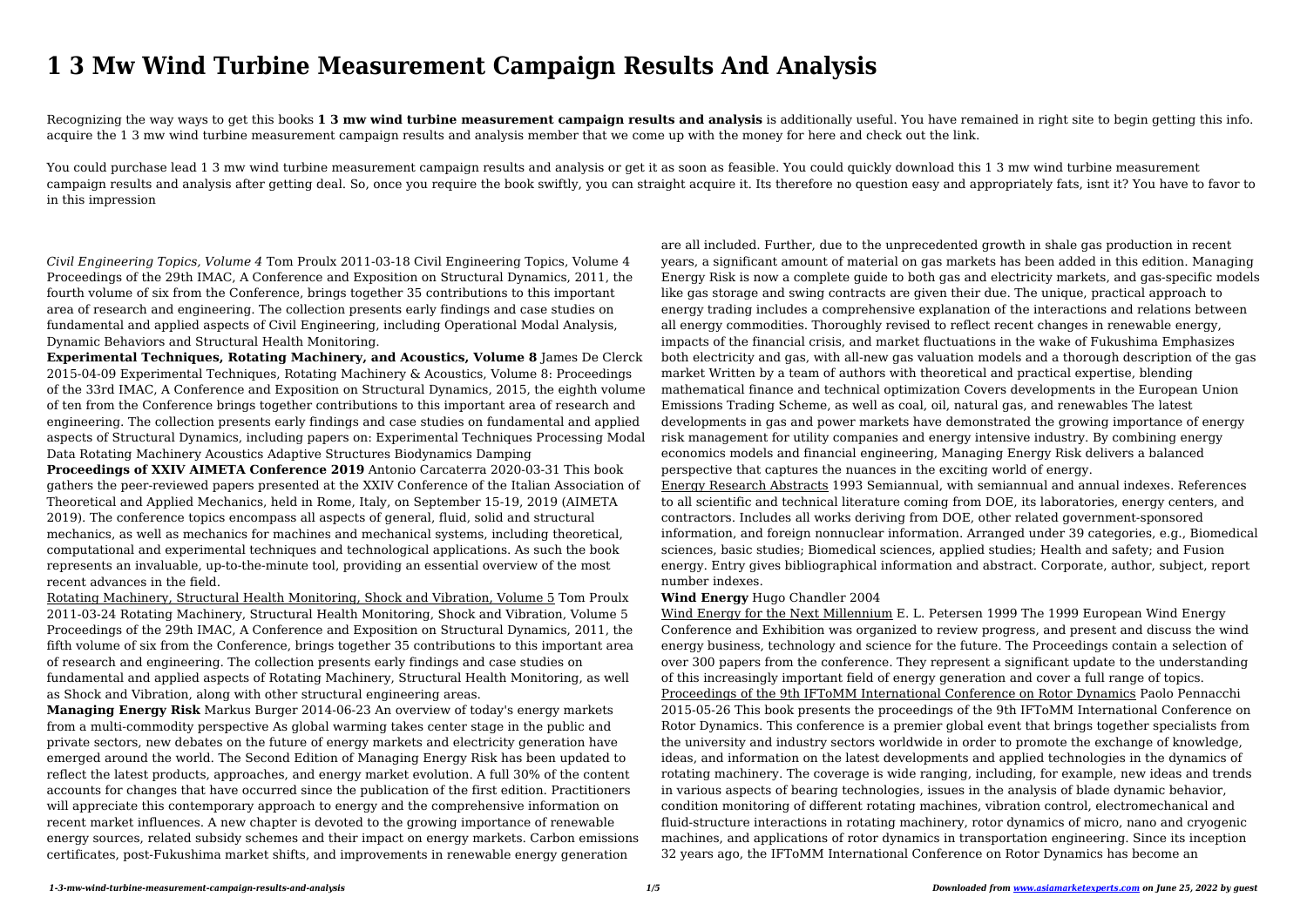irreplaceable point of reference for those working in the field and this book reflects the high quality and diversity of content that the conference continues to guarantee.

**Remote Sensing of Atmospheric Conditions for Wind Energy Applications** Charlotte Bay Hasager 2019-05-24 This Special Issue "Atmospheric Conditions for Wind Energy Applications" hosts papers on aspects of remote sensing for atmospheric conditions for wind energy applications. Wind lidar technology is presented from a theoretical view on the coherent focused Doppler lidar principles. Furthermore, wind lidar for applied use for wind turbine control, wind farm wake, and gust characterizations is presented, as well as methods to reduce uncertainty when using lidar in complex terrain. Wind lidar observations are used to validate numerical model results. Wind Doppler lidar mounted on aircraft used for observing winds in hurricane conditions and Doppler radar on the ground used for very short-term wind forecasting are presented. For the offshore environment, floating lidar data processing is presented as well as an experiment with wind-profiling lidar on a ferry for model validation. Assessments of wind resources in the coastal zone using wind-profiling lidar and global wind maps using satellite data are presented.

*Harmonics in Offshore Wind Power Plants* Jakob Bærholm Glasdam 2015-10-26 This book reports on cutting-edge findings regarding harmonic stability assessment for offshore wind power plants (OWPPs). It presents a timely investigation of the harmonic stability interaction between OWPPs on the one hand, and associated control systems in the wind turbines and other power electronic devices in the transmission system on the other. The book particularly focuses on voltage-sourced converter high-voltage direct current (VSC-HVDC) and static compensator (STATCOM) systems. From a practical perspective, the book reports on appropriate models for power electronic devices. It describes how the frequency domain evaluation approach can be assessed by comparing results obtained with the Nyquist stability criterion against the more detailed electromagnetic transient based model realized in the PSCAD/EMTDC simulation program. The book also provides a concise yet complete overview of large OWPPs that incorporate power electronic devices on a broad scale, and highlights selected challenges and opportunities in the context of real-world applications.

**European Workshop on Structural Health Monitoring** Piervincenzo Rizzo 2022-06-18 This volume gathers the latest advances, innovations, and applications in the field of structural health monitoring (SHM) and more broadly in the fields of smart materials and intelligent systems, as presented by leading international researchers and engineers at the 10th European Workshop on Structural Health Monitoring (EWSHM), held in Palermo, Italy on July 4-7, 2022. The volume covers highly diverse topics, including signal processing, smart sensors, autonomous systems, remote sensing and support, UAV platforms for SHM, Internet of Things, Industry 4.0, and SHM for civil structures and infrastructures. The contributions, which are published after a rigorous international peer-review process, highlight numerous exciting ideas that will spur novel research directions and foster multidisciplinary collaboration among different specialists. **Environmental Engineering and Renewable Energy** Renato Gavasci 2012-12-02 This book contains the papers presented at the First International Conference on Environmental Engineering and Renewable Energy held in Ulaanbaatar, Mongolia in September 1998. The main aim of the conference was to give an opportunity to scientists, experts and researchers from different fields to convene and discuss environmental and energy problems and also be informed about the state of the art. Today, environmental protection is increasingly becoming a matter of global priority now that the tendency towards sustainable development is growing. The main concept of sustainable development is to fulfill both the demand of today's generation and cater for the requirements of future generations. Hence, sustainable development requires sound management of those environmental and research and development technologies which have low environmental impact and which promote the use of renewable sources. Renewable energies are the only environmentally benign sources of energy and are available at any site and any time of the year. Moreover, the utilization of renewable sources of energy can contribute to the

increasing energy demand and also advance the improvement of life standards in rural areas, where it is difficult to establish a permanent connection with central electricity systems. Application and adoption of emerging renewable energy technologies in rural and remote areas cannot be successful without transfer of knowledge, information and know-how. Environmental engineering involves research and application of technologies to minimize the undesirable impact on the environment. In recent years, there has been a growing interest in environmental engineering problems in order to focus on theoretical and experimental studies on atmospheric pollution, water management and treatment, waste treatment, disposal and management. Energy Abstracts for Policy Analysis 1983

Conference for Wind Power Drives 2017 Univ.-Prof. Georg Jacobs 2017-02-23 The conference proceedings of the 3rd Conference for Wind Power Drives (CWD) contains the collected contributions of the congress which took place on the 7th and 8th of March, 2017. The latest developments and innovations are presented in 40 articles covering the following topics: Plain bearings in WTG gearboxes; Wind turbine gearboxes; Gearboxes - Planetary stage; Materials in WTG; Reliability; Condition monidtoring systems; Bearings and WEC; Electric systems; Blade and main bearings; Modelling and simulation; Wind 4.0. The CWD has been held every two years since 2013 and acts as an interdisciplinary platform for knowledge and technology transfer between developers, researchers and operators. Furthermore, the conference promotes networking between industry and university in the field of wind turbine drive trains. The conference is supported by the Association for Power Transmission Engineering in VDMA (German Engineering Federation) and the Research Association for Drive Technology (FVA). **Sustainability Assessment of Renewables-Based Products** Jo Dewulf 2015-12-30 An extensive update and sequel to the successful title Renewables-Based Technology: Sustainability Assessment. Over the past decade, the field of renewable resources has grown tremendously and sustainability assessment methods have undergone significant changes and improvements. This book brings together the wide range of sustainability assessment methods in current use, together with case studies to demonstrate their applications. The book is divided into four sections as follows: Part 1 - Introduction: Discusses the growing role of renewables as resources and their applications, together with an introduction to the principles of sustainability assessment Part 2 - Assessment Methods: Presents a wide variety of sustainability assessment methods and tools that are currently used. This includes land, water-and material use analysis, energy and exergy use, carbon footprints, life cycle analysis, ecological footprints, life cycle costing, social sustainability analysis, Prosuite methodology and Seebalance (the SocioEcoEfficiency Analysis developed by BASF. Part 3 - Case Studies: Provides context buy demonstrating the application of these methods within the major industries benefiting from renewables. The case studies apply sustainability assessment methods to the production of renewable energy (wind energy, solar energy and biofuels), bio-based chemicals and bio-based materials. Part 4 - Conclusions

**The Age of Wind Energy** Ali Sayigh 2019-10-10 This unique volume on wind energy features contributions from the world's leading research and development pioneers in the field of renewable energy. It discusses advances in offshore wind technology, grid-connected systems, grid stabilization and wind turbine design and highlights. Written from an international perspective, chapters focus on the status of wind energy in various regions and countries across the globe, outlining the positive impact its implementation has had on delaying the catastrophic effects of climate change.

*Wind Energy Systems and Applications* D.P Kothari 2013-05-23 WIND ENERGY SYSTEMS AND APPLICATIONS is an increasingly important means of generating electricity. WES is a clean, cost-effective and renewable energy source. It is a well-developed technology and suitable for generation of electricity in remote areas. This book presents a comprehensive account of technology, case studies and international status. **Official Journal of the European Communities** 1998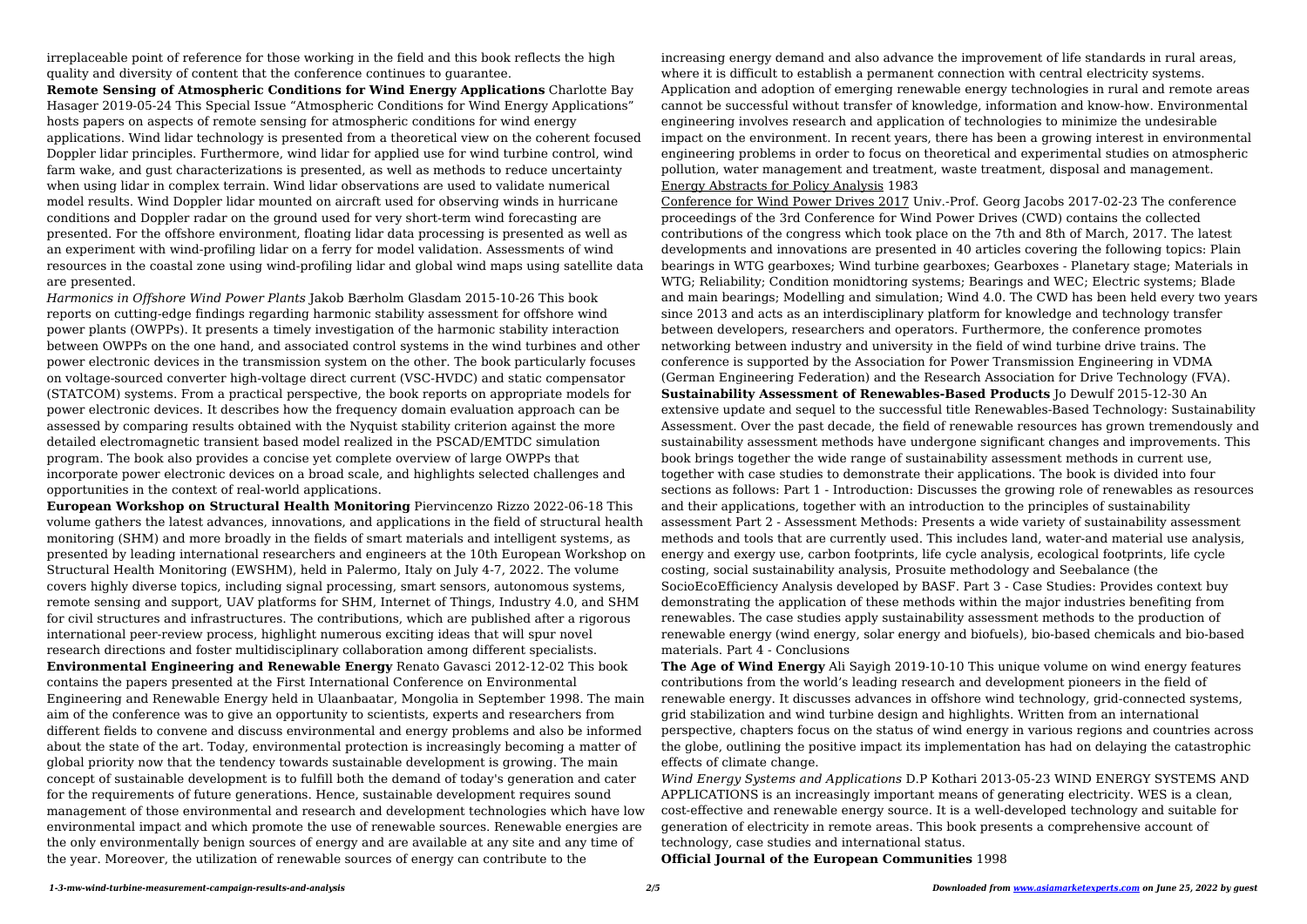# **Wind Energy 1975–1985** Penny Farmer 2012-12-06

**Guidelines for Wind Resource Assessment** Asian Development Bank 2014-05-01 Wind Resource Assessment (WRA) is a pivotal step in the development phase because it determines the bankability of wind projects. The Asian Development Bank's Quantum Leap in Wind Power Development in Asia and the Pacific project has developed WRA guidelines that encapsulate best practices for new and emerging wind energy markets with the goal of accelerating wind energy development. The guidelines address challenges to policy support for WRA, wind measurement, wind data processing, wind flow modeling, and estimation of losses and uncertainty. These are challenges faced in these markets by policy makers, implementation agencies, utilities, developers, and financiers.

**1999 European Wind Energy Conference** E.L. Petersen 2014-01-02 The 1999 European Wind Energy Conference and Exhibition was organized to review progress, and present and discuss the wind energy business, technology and science for the future. The Proceedings contain a selection of over 300 papers from the conference. They represent a significant update to the understanding of this increasingly important field of energy generation and cover a full range of topics.

**Topics in Modal Analysis I, Volume 7** James De Clerck 2014-04-28 This seventh volume of eight from the IMAC - XXXII Conference, brings together contributions to this important area of research and engineering. The collection presents early findings and case studies on fundamental and applied aspects of Structural Dynamics, including papers on: Linear Systems Substructure Modelling Adaptive Structures Experimental Techniques Analytical Methods Damage Detection Damping of Materials & Members Modal Parameter Identification Modal Testing Methods System Identification Active Control Modal Parameter Estimation Processing Modal Data

**Floating Offshore Wind Energy** Joao Cruz 2016-08-20 This book provides a state-of-the-art review of floating offshore wind turbines (FOWT). It offers developers a global perspective on floating offshore wind energy conversion technology, documenting the key challenges and practical solutions that this new industry has found to date. Drawing on a wide network of experts, it reviews the conception, early design stages, load & structural analysis and the construction of FOWT. It also presents and discusses data from pioneering projects. Written by experienced professionals from a mix of academia and industry, the content is both practical and visionary. As one of the first titles dedicated to FOWT, it is a must-have for anyone interested in offshore renewable energy conversion technologies.

*Conference for Wind Power Drives 2019* Rik De Doncker 2019-02-21 The conference proceedings of the 4th Conference for Wind Power Drives (CWD) contains the collected contributions of the congress which took place on the 12th and 13th of March, 2019. The latest developments and innovations are presented in 37 articles covering the following topics: Gearbox - Torque Density, Gearbox - System Performance, Grid Conformity, Generator, Drive Train Concepts, Roller Bearings - Design and Testing, Roller Bearings - Loads, Wind 4.0 - Potential of Data Analytics, Wind 4.0 - Predictive Maintenance & Reliability, Plain Bearings and Condition Monitoring. The CWD has been held every two years since 2013 and acts as an interdisciplinary platform for knowledge and technology transfer between developers, researchers and operators. Furthermore, the conference promotes networking between industry and university in the field of wind turbine drive trains. The conference is supported by Mechanical Engineering Industry Association (VDMA) the Research Association for Drive Technology (FVA) and the IEEE Power Electronics Society.

**Advances in Clean Energy Technologies** Abul Kalam Azad 2020-09-08 Advances in Clean Energy Technologies presents the latest advanced approaches toward a cleaner and more sustainable energy environment. Editor Kalam Azad and his team of expert contributors focus on recent developments in the field of clean energy technologies, sustainable zero emission resources, energy efficiency and environmental sustainability, as well as clean energy policy and

markets. This well-rounded reference includes an authoritative view on control and storage solutions specific to medium and large-scale industries, advanced approaches to modeling, and experimental investigations on clean energy technologies. Those working in and researching clean energy and sustainability will obtain detailed understanding of a variety of zero emission energy production and conversion approaches, as well as important socio-economic and environmental considerations that can be applied to their own unique power generation settings. Presents an exclusive analysis on advanced approaches of modeling and experimental investigations of clean energy technologies, including solar, wind, ocean, and hybrid systems Includes an authoritative and cross-disciplinary view on energy policy and energy markets Helps readers develop an understanding of concepts and solutions to global issues surrounding sustainability in medium-large scale energy industries Offers detailed understanding of a variety of zero emission energy production and conversion approaches Wind Power for the World Preben Maegaard 2013-06-04 This book sheds light on how the modern 3-bladed wind turbine came into being, and who, how and what in the proceeding period caused the success. It looks back over three decades to find the roots of this exciting development, a long cavalcade of developers, inventors, and manufacturers including the Danish authors who themselves were part of the breakthrough. Written for non-specialists, the book covers minimal science, emphasizing the story of how wind power became a worldwide 30 billion-euro business employing nearly one million people.

**Wind Resource Assessment** Michael Brower 2012-06-19 "This is a practical , authoritative guide for the most important phase in developing a wind energy project"-- *Wind Vision* U. S. Department U.S. Department of Energy 2015-03-18 This book provides a detailed roadmap of technical, economic, and institutional actions by the wind industry, the wind research community, and others to optimize wind's potential contribution to a cleaner, more reliable, low-carbon, domestic energy generation portfolio, utilizing U.S. manu-facturing and a U.S. workforce. The roadmap is intended to be the beginning of an evolving, collaborative, and necessarily dynamic process. It thus suggests an approach of continual updates at least every two years, informed by its analysis activities. Roadmap actions are identified in nine topical areas, introduced below.

*Wind Energy Explained* James F. Manwell 2010-09-14 Wind energy's bestselling textbook- fully revised. This must-have second edition includes up-to-date data, diagrams, illustrations and thorough new material on: the fundamentals of wind turbine aerodynamics; wind turbine testing and modelling; wind turbine design standards; offshore wind energy; special purpose applications, such as energy storage and fuel production. Fifty additional homework problems and a new appendix on data processing make this comprehensive edition perfect for engineering students. This book offers a complete examination of one of the most promising sources of renewable energy and is a great introduction to this cross-disciplinary field for practising engineers. "provides a wealth of information and is an excellent reference book for people interested in the subject of wind energy." (IEEE Power & Energy Magazine, November/December 2003) "deserves a place in the library of every university and college where renewable energy is taught." (The International Journal of Electrical Engineering Education, Vol.41, No.2 April 2004) "a very comprehensive and well-organized treatment of the current status of wind power." (Choice, Vol. 40, No. 4, December 2002) **Rotating Machinery, Vibro-Acoustics & Laser Vibrometry, Volume 7** Dario Di Maio 2018-06-04 Rotating Machinery, Vibro-Acoustics & Laser Vibrometry, Volume 7: Proceedings of the 36th IMAC, A Conference and Exposition on Structural Dynamics, 2018, the seveth volume of nine from the Conference brings together contributions to this important area of research and engineering. The collection presents early findings and case studies on fundamental and applied aspects of Rotating Machinery, Hybrid Testing, Vibro-Acoustics & Laser Vibrometry, including papers on: Rotating Machinery Vibro-Acoustics Experimental Techniques Scanning Laser Doppler Vibrometry Methods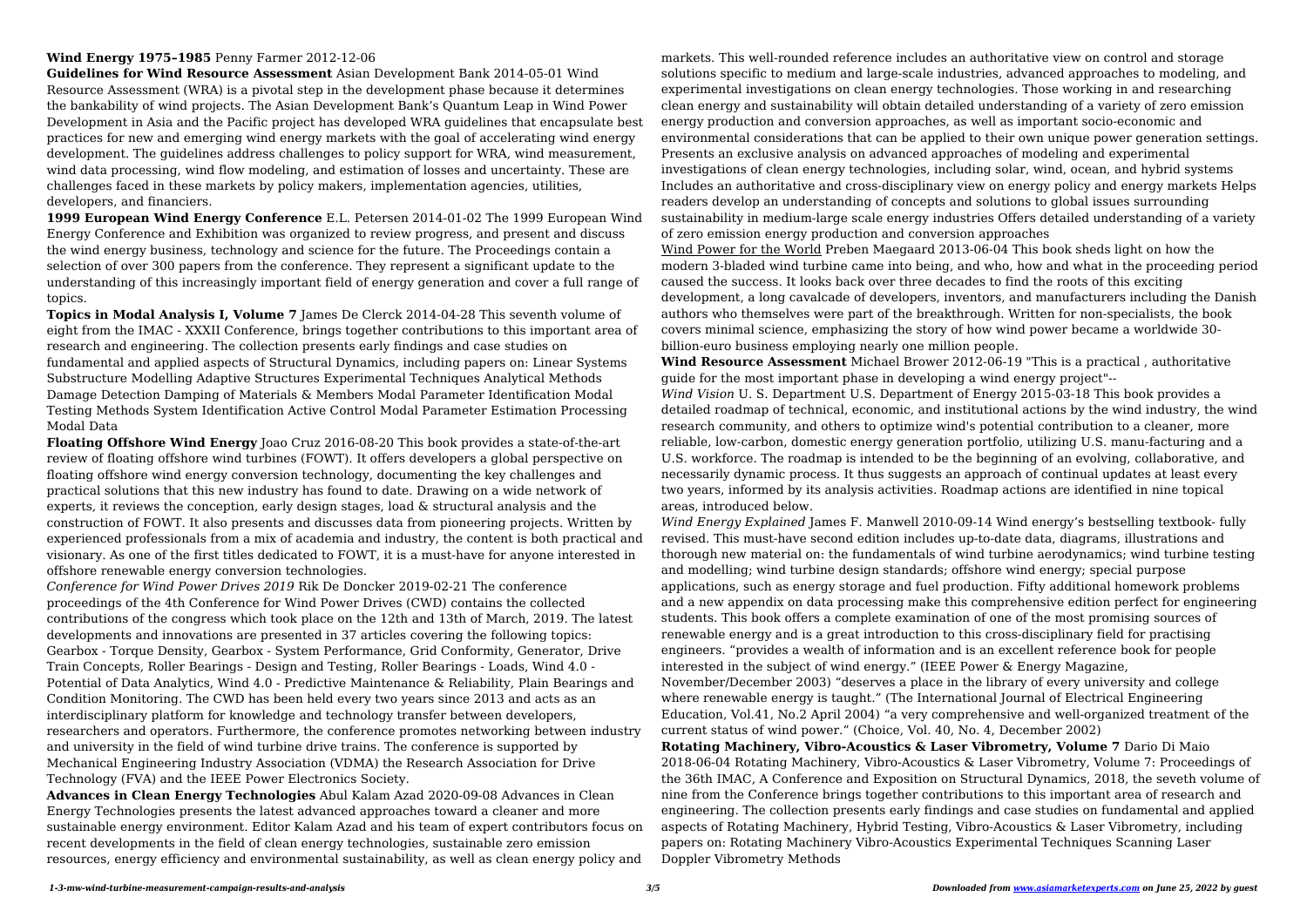#### **Conference for Wind Power Drives 2015** Dirk Abel 2018-06-22 Die hohe

Entwicklungsgeschwindigkeit im immer noch jungen Bereich Windenergie führt zu neuen Herausforderungen auf dem Gebiet der Antriebstechnik von Windenergieanlagen (WEA). Zur Gewährleistung und Erhöhung der Zuverlässigkeit von WEA, auch im Hinblick auf die geringe Langzeiterfahrung mit den aktuellen Leistungsklassen, ist es notwendig, Entwicklungen und Innovationen im Bereich von Regelungs-, Berechnungs- und Prüfverfahren voranzutreiben und neue Prüfmöglichkeiten zu erschließen. Im Rahmen der zweiten Conference for Wind Power Drives (CWD) am 3. und 4. März 2015 im Eurogress Aachen wird der neueste Stand der Forschung und Technik im Bereich der Triebstränge sowie Pitch- und Yawsysteme von Windenergieanlagen präsentiert. Die CWD versteht sich als interdisziplinäre Plattform zum Erfahrungs- und Ideenaustausch zwischen Entwicklern, Forschern und Anwendern und soll darüber hinaus die Kommunikation zwischen Industrie und Hochschule in der Windbranche fördern. The high speed of development within the still young sector wind energy leads to new challenges in the field of wind turbine (WT) drive trains. Regarding little long term experience with current WT power levels, developments in the range of control, design and test procedures must be furthered and new test facilities have to be made accessible to ensure and increase reliability of WT. To present the state of the art and innovations in the field of wind turbine generator drive trains and pitch-/ yaw-systems the second Conference for Wind Power Drives (CWD) will be taking place on 3rd and 4th of March 2015 in Eurogress Aachen. The CWD is designed as an interdisciplinary platform for knowledge and technology transfer between developers, research scientists and operators. Furthermore, the conference promotes exchange between industry and academia in the field of wind turbine drive trains.

**Onshore and Offshore Wind Energy** Paul A. Lynn 2011-12-12 "This book uses academic content and rigor to introduce all relevant topics, from global wind resource and historical background, through to modern electricity generation and distribution, including the topical subject area of offshore systems"--

**Assessment of Renewable Energy Resources with Remote Sensing** Fernando Ramos Martins 2021-03-18 The book "Assessment of Renewable Energy Resources with Remote Sensing" focuses on disseminating scientific knowledge and technological developments for the assessment and forecasting of renewable energy resources using remote sensing techniques. The eleven papers inside the book provide an overview of remote sensing applications on hydro, solar, wind and geothermal energy resources and their major goal is to provide state of art knowledge to contribute with the renewable energy resource deployment, especially in regions where energy demand is rapidly expanding. Renewable energy resources have an intrinsic relationship with local environmental features and the regional climate. Even small and fast environment and/or climate changes can cause significant variability in power generation at different time and space scales. Methodologies based on remote sensing are the primary source of information for the development of numerical models that aim to support the planning and operation of an electric system with a substantial contribution of intermittent energy sources. In addition, reliable data and knowledge on renewable energy resource assessment are fundamental to ensure sustainable expansion considering environmental, financial and energetic security.

Innovation, Communication and Engineering Teen-Hang Meen 2013-10-08 This volume represents the proceedings of the 2013 International Conference on Innovation, Communication and Engineering (ICICE 2013). This conference was organized by the China University of Petroleum (Huadong/East China) and the Taiwanese Institute of Knowledge Innovation, and was held in Qingdao, Shandong, P.R. China, October 26 - November 1, 2013. The conference received 653 submitted papers from 10 countries, of which 214 papers were selected by the committees to be presented at ICICE 2013. The conference provided a unified communication platform for researchers in a wide range of fields from information technology, communication science, and applied mathematics, to computer science, advanced material science, design and engineering. This volume enables interdisciplinary collaboration between science and engineering technologists in academia and industry as well as networking internationally. Consists of a book of abstracts (260 pp.) and a USB flash card with full papers (912 pp.). *Wind Power Generation and Wind Turbine Design* Wei Tong 2010-04-30 The purpose of this book

is to provide engineers and researchers in both the wind power industry and energy research community with comprehensive, up-to-date, and advanced design techniques and practical approaches. The topics addressed in this book involve the major concerns in the wind power generation and wind turbine design.

## **Solar Energy Update** 1980

# *The Economics of Wind Energy* 2009

*Advances in Wind Turbine Blade Design and Materials* Povl Brøndsted 2013-10-31 Wind energy is gaining critical ground in the area of renewable energy, with wind energy being predicted to provide up to 8% of the world's consumption of electricity by 2021. Advances in wind turbine blade design and materials reviews the design and functionality of wind turbine rotor blades as well as the requirements and challenges for composite materials used in both current and future designs of wind turbine blades. Part one outlines the challenges and developments in wind turbine blade design, including aerodynamic and aeroelastic design features, fatigue loads on wind turbine blades, and characteristics of wind turbine blade airfoils. Part two discusses the fatigue behavior of composite wind turbine blades, including the micromechanical modelling and fatigue life prediction of wind turbine blade composite materials, and the effects of resin and reinforcement variations on the fatigue resistance of wind turbine blades. The final part of the book describes advances in wind turbine blade materials, development and testing, including biobased composites, surface protection and coatings, structural performance testing and the design, manufacture and testing of small wind turbine blades. Advances in wind turbine blade design and materials offers a comprehensive review of the recent advances and challenges encountered in wind turbine blade materials and design, and will provide an invaluable reference for researchers and innovators in the field of wind energy production, including materials scientists and engineers, wind turbine blade manufacturers and maintenance technicians, scientists, researchers and academics. Reviews the design and functionality of wind turbine rotor blades Examines the requirements and challenges for composite materials used in both current and future designs of wind turbine blades Provides an invaluable reference for researchers and innovators in the field of wind energy production **Airborne Wind Energy** Roland Schmehl 2018-03-31 This book provides in-depth coverage of the latest research and development activities concerning innovative wind energy technologies intended to replace fossil fuels on an economical basis. A characteristic feature of the various conversion concepts discussed is the use of tethered flying devices to substantially reduce the material consumption per installed unit and to access wind energy at higher altitudes, where the wind is more consistent. The introductory chapter describes the emergence and economic dimension of airborne wind energy. Focusing on "Fundamentals, Modeling & Simulation", Part I includes six contributions that describe quasi-steady as well as dynamic models and simulations of airborne wind energy systems or individual components. Shifting the spotlight to "Control, Optimization & Flight State Measurement", Part II combines one chapter on measurement techniques with five chapters on control of kite and ground stations, and two chapters on optimization. Part III on "Concept Design & Analysis" includes three chapters that present and analyze novel harvesting concepts as well as two chapters on system component design. Part IV, which centers on "Implemented Concepts", presents five chapters on established system concepts and one chapter about a subsystem for automatic launching and landing of kites. In closing, Part V focuses with four chapters on "Technology Deployment" related to market and financing strategies, as well as on regulation and the environment. The book builds on the success of the first volume "Airborne Wind Energy" (Springer, 2013), and offers a self-contained reference guide for researchers, scientists, professionals and students. The respective chapters